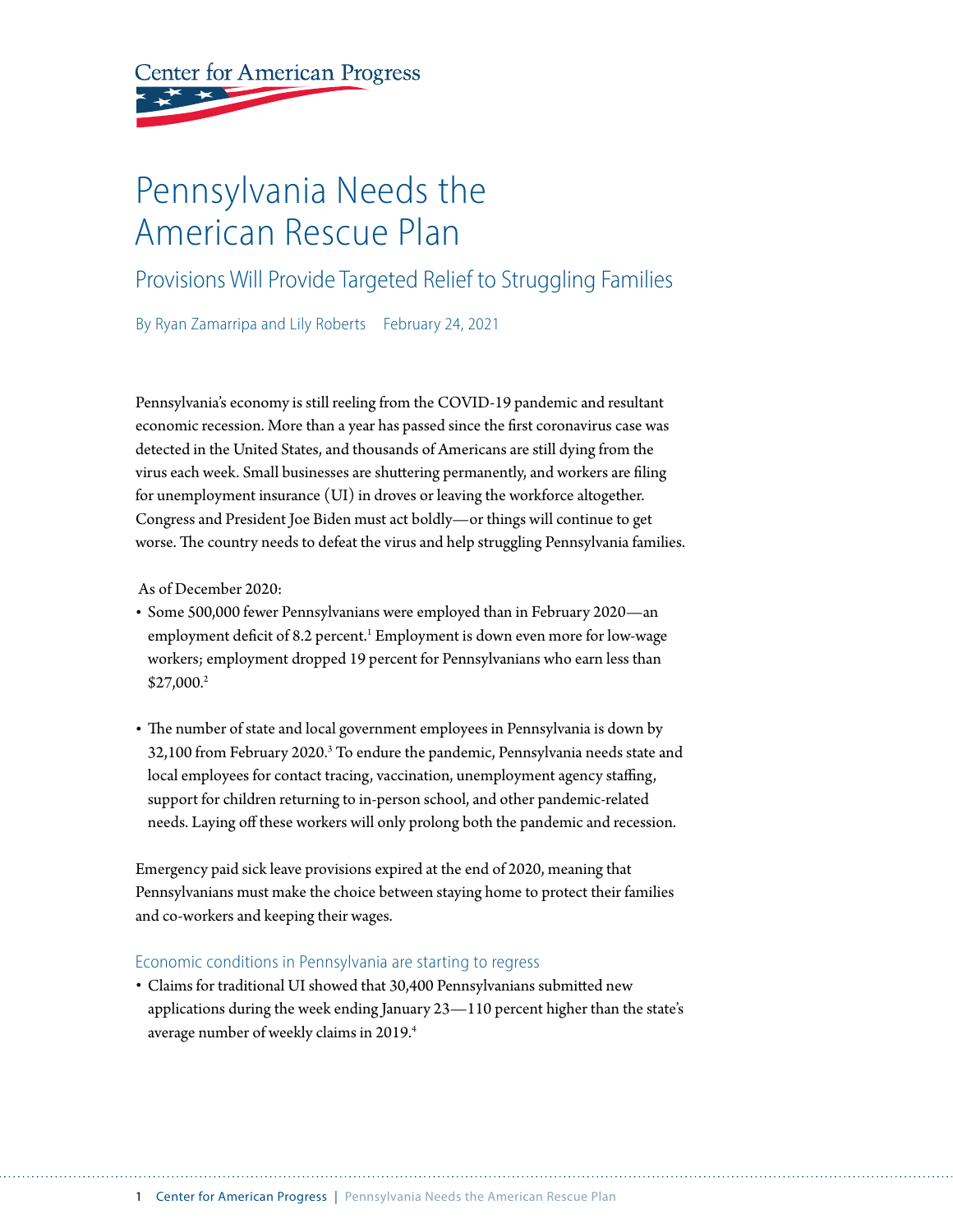- At the end of January, the total number of Pennsylvanians receiving traditional UI payments stood at 340,000, which has grown over the fall.<sup>5</sup> Week-to-week enrollment numbers have been volatile due to the growing number of COVID-19 cases in Pennsylvania and the challenges the UI system had in restarting benefits after Congress' delays in signing unemployment benefit extensions in December.
- 640,000 Pennsylvanians still enrolled in Pandemic Unemployment Assistance (PUA) and Pandemic Emergency Unemployment Compensation (PEUC)—two programs that respectively make UI available to the self-employed, independent contractors, and part-time workers and extend the duration that an unemployed worker is eligible for assistance—are at risk of financial ruin if benefits are allowed to expire.<sup>6</sup>

An overwhelming percentage of Pennsylvanians support passing bold stimulus Recent polling shows that residents of the state favor President Biden's relief package by a 23-point margin.<sup>7</sup>

Without further federal aid to tide over working-class families until widespread vaccination allows for more normal economic activity, it is almost certain that Pennsylvania's economy will contract again, leading to needless suffering and hardship for hundreds of thousands of Pennsylvanians. To ensure minimal disruption to Pennsylvania's economy, Congress and President Biden should immediately pass into law the following common-sense policies.

- **Allocate \$7.3 billion to the state of Pennsylvania and \$5.8 billion to the local government entities within it.8** Previous relief proposals would have provided funding to cover the revenue shortfalls that Pennsylvania and many cities and counties within it are facing as a result of the COVID-19 pandemic. State aid was excluded from the relief bill that Congress passed in December, and further inaction will force state and local governments to cut services and lay off employees in public health and education.
- **Provide \$5.3 billion for schools in Pennsylvania to safely reopen.9** Additional support is needed to repair ventilation systems, reduce class sizes, purchase personal protective equipment, hire support staff, and ensure that the most vulnerable children do not fall behind their peers. Safely reopening schools will also allow those who dropped out of the labor force due to caretaking needs to reenter.
- **Extend federal unemployment benefits through 2021.** 640,000 Pennsylvanians are at risk of losing unemployment benefits when PUA and PEUC expire, which would harm vulnerable families struggling to make ends meet and cut off the crucial consumer spending that supports Pennsylvania businesses.10 Supplemental weekly payments of \$400 are critical to keeping the state's consumer economy afloat.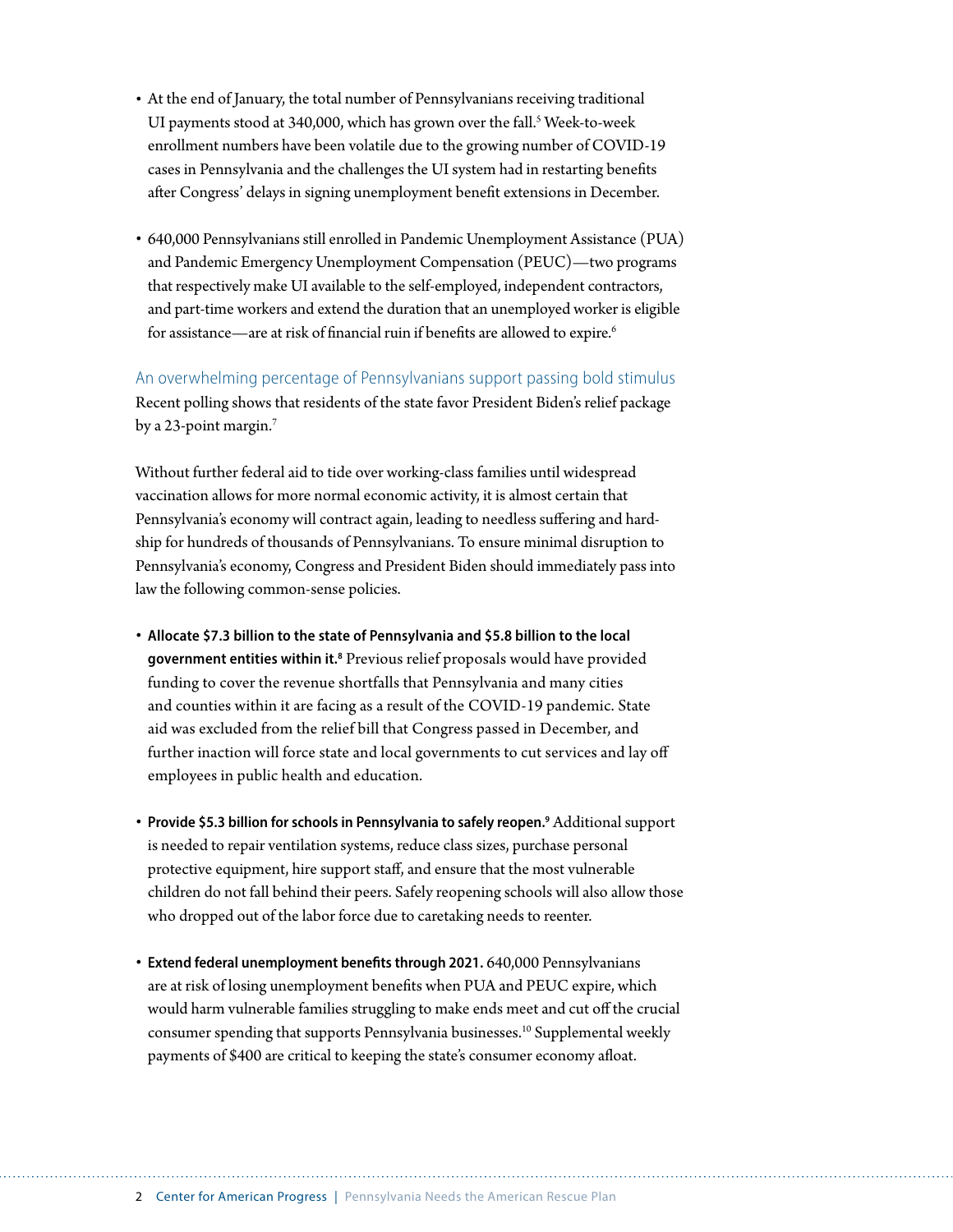- **Increase the child tax credit to \$3,000 per child, provide an additional \$600 per child under the age of 6, make it fully refundable, and extend the maximum qualifying age to 17 to assist the caretakers of the 890,000 eligible children in Pennsylvania.11** An expansion of this magnitude would provide an additional \$2.3 billion to the poorest 60 percent of Pennsylvanians.12
- **Enhance financial assistance for health coverage through the Affordable Care Act.** Even before the pandemic-induced recession, the United States' uninsured rate had been creeping up. As such, increasing marketplace premium subsidies available to the 280,000 Pennsylvanians who already receive financial assistance—and expanding assistance to thousands more low-income and middle-class families—would help ensure Pennsylvanians have access to health care and improve their financial security.<sup>13</sup>
- **Raise the federal minimum wage from \$7.25 to \$15 over five years.** A \$15 minimum wage would not only give 2 million Pennsylvanians—34 percent of the state's workforce—a raise, but it would also provide an extra \$6.7 billion in total state wages and even more in economic activity.<sup>14</sup> An increase to the minimum wage would also decrease the amount of federal, state, and local dollars spent on supportive programs such as the Supplemental Nutrition Assistance Program (SNAP).
- **Extend the federal moratoria on evictions and foreclosures.** 3.3 million Pennsylvanians —35 percent of adults in the state—have fallen behind on basic household expenses, and protection from eviction and foreclosure would prevent widespread financial crisis.15 It would also extend aid to renters and small landlords and help secure housing for the 550,000 Pennsylvanians who are at risk of homelessness.<sup>16</sup>
- **Provide another round of direct checks.**The first round of direct checks reached 6.5 million Pennsylvanians as of June 2020 and provided \$10.9 billion in spending power to the state.17 Additional \$1,400 checks would provide \$8.7 billion to the poorest 60 percent of Pennsylvanians, a group whose average annual income is just \$32,100.18

With the labor market contracting in December 2020 and a dismal jobs report in January, it is clear that as the recession stretches into 2021, more aid will be needed.<sup>19</sup> Congress and President Biden must work quickly to ensure that working-class families across the country are able to make ends meet as the vaccination process continues. Failing to do so would be catastrophic for working-class families in Pennsylvania.

*Ryan Zamarripa is the associate director of Economic Policy at the Center for American Progress. Lily Roberts is the managing director of Economic Policy at the Center.*